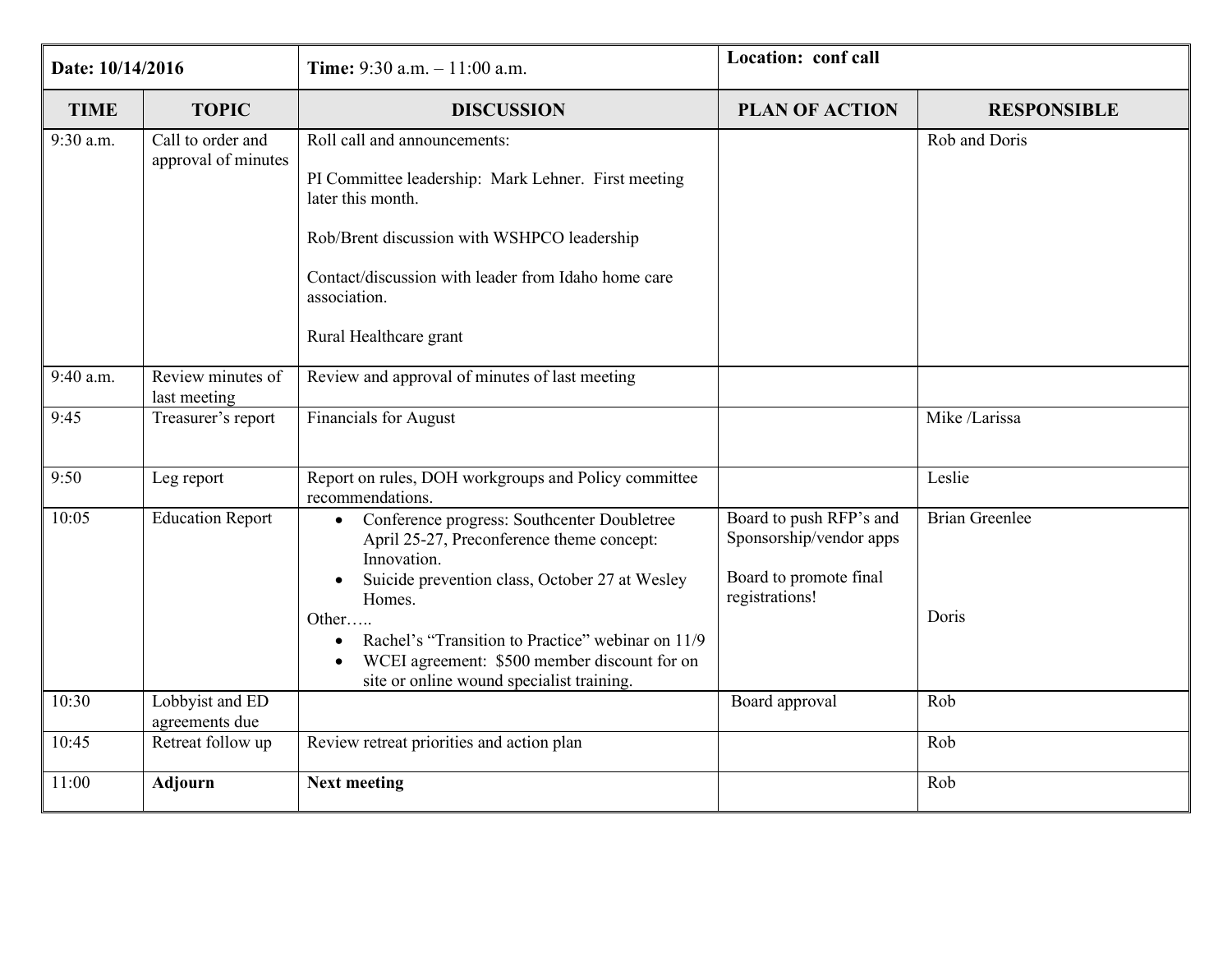# Peterson&Associates P.S.

VANCOUVER CPAS

August 10, 2016

To the Board of Directors Home Care Association of Washington

Ladies and Gentlemen:

Management is responsible for the accompanying financial statements of Home Care Association of Washington (a nonprofit organization), which comprise the statement of financial position – income tax basis – as of July 31, 2016 and July 31, 2015, and the related statements of activities – income tax basis - for the month then ended, and for determining that the income tax basis of accounting is an acceptable financial reporting framework. We have performed a compilation engagement in accordance with Statements on Standards for Accounting and Review Services promulgated by the Accounting and Review Services Committee of the AICPA. We did not audit or review the financial statements nor were we required to perform any procedures to verify the accuracy of completeness of the information provided by management. Accordingly, we do not express an opinion, a conclusion, nor provide any form of assurance on these financial statements.

The financial statements are prepared in accordance with the income tax basis of accounting, which is a basis of accounting other than accounting principles generally accepted in the United States of America.

Management has elected to omit substantially all disclosures ordinarily included in financial statements prepared in accordance with the income tax basis of accounting. If the omitted disclosures were included in the financial statements, they might influence the user's conclusions about the Organization's financial positions and changes in net assets. Accordingly, the financial statements are not designed for those who are not informed about such matters.

We are not independent with respect to Home Care Association of Washington.

Sincerely,

Peterson & Associatio, PS PETERSON & ASSOCIATES, P.S.

SES:paf p:w\o\stmts\HCAW



**Every Relationship Counts**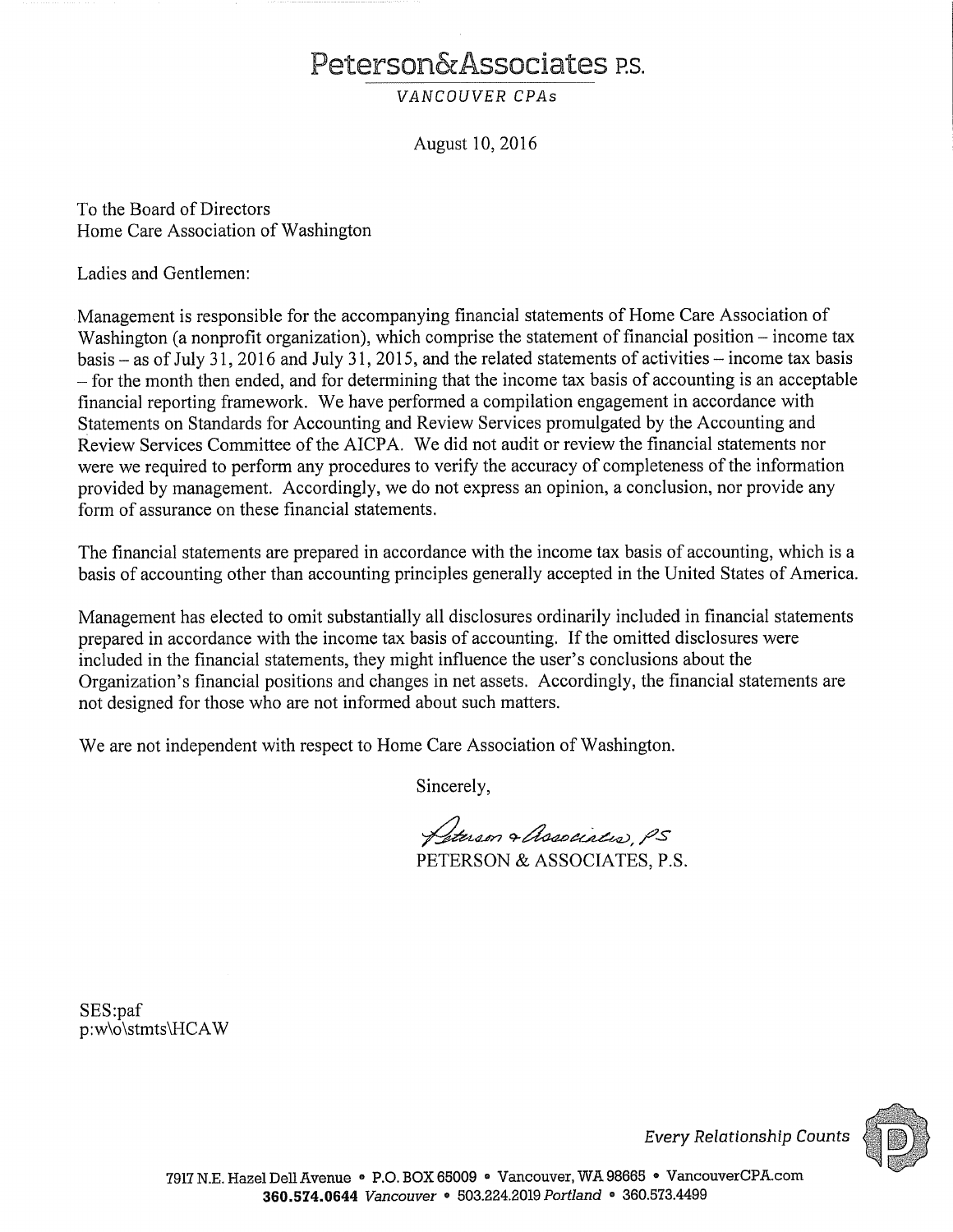# Home Care Association of Washington Statement of Financial Position - Income Tax Basis<br>As of July 31, 2016 and July 31, 2015

|                                                                                                         | Jul 31, 16                         | Jul 31, 15                             |
|---------------------------------------------------------------------------------------------------------|------------------------------------|----------------------------------------|
| <b>ASSETS</b>                                                                                           |                                    |                                        |
| <b>Current Assets</b>                                                                                   |                                    |                                        |
| Checking/Savings<br>1000 · PCB Checking 0944                                                            | 43,942.32                          | 39.819.57                              |
| 1010 · PCB Money Mkt                                                                                    | 147,778.70                         | 112,788.26                             |
| 1020 · Baird Cash and Equivalents                                                                       | 36,011.05                          | 48,541.10                              |
| 1030 · Bairds Investment Assets                                                                         | 85,321.48                          | 69,100.52                              |
| $1050 \cdot$ Paypal                                                                                     | 1,235.92                           | 0.00                                   |
| <b>Total Checking/Savings</b>                                                                           | 314,289.47                         | 270,249.45                             |
| <b>Accounts Receivable</b><br>1200 · Accounts Receivable                                                | 4,680.00                           | 1,395.00                               |
| <b>Total Accounts Receivable</b>                                                                        | 4,680.00                           | 1,395.00                               |
| <b>Other Current Assets</b>                                                                             |                                    |                                        |
| 1300 · Prepaid Expenses                                                                                 | 1,170.00                           | 6,083.37                               |
| 1310 · Prepaid Insurance                                                                                | 206.40                             | 728.21                                 |
| 1375 · Prepaid Workshop Expenses                                                                        | 1,440.00                           | 500.00                                 |
| 1499 · Undeposited Funds                                                                                | 0.00                               | 500.00                                 |
| <b>Total Other Current Assets</b>                                                                       | 2,816.40                           | 7,811.58                               |
| <b>Total Current Assets</b>                                                                             | 321,785.87                         | 279,456.03                             |
| <b>TOTAL ASSETS</b>                                                                                     | 321,785.87                         | 279,456.03                             |
| <b>LIABILITIES &amp; EQUITY</b><br>Liabilities<br><b>Current Liabilities</b><br><b>Accounts Payable</b> |                                    |                                        |
| 2000 · Accounts Payable                                                                                 | 0.00                               | 492.50                                 |
| <b>Total Accounts Payable</b>                                                                           | 0.00                               | 492.50                                 |
| <b>Other Current Liabilities</b><br>$2100 \cdot$ Deferred Income                                        | 0.00                               | 149.00                                 |
| $2110 \cdot$ Deferred Dues                                                                              |                                    |                                        |
| 2115 · Provider Dues                                                                                    | 107,108.98                         | 94,595.97                              |
| 2120 Affiliate Dues                                                                                     | 4,076.73                           | 1,373.35                               |
| Total 2110 · Deferred Dues                                                                              | 111, 185. 71                       | 95,969.32                              |
| 2175 · Deferred Workshop Income                                                                         | 0.00                               | 3,350.00                               |
| 2360 · Payable to HCAW PAC                                                                              | 150.00                             | 0.00                                   |
| <b>Total Other Current Liabilities</b>                                                                  | 111,335.71                         | 99,468.32                              |
| <b>Total Current Liabilities</b>                                                                        | 111,335.71                         | 99,960.82                              |
| <b>Total Liabilities</b>                                                                                | 111,335.71                         | 99,960.82                              |
| Equity<br>3000 · Unrestricted Net Assets<br>32000 · Retained Earnings<br>Net Income                     | 202,129.25<br>3,359.36<br>4,961.55 | 202,129.25<br>$-25,269.33$<br>2,635.29 |
| <b>Total Equity</b>                                                                                     | 210,450.16                         | 179,495.21                             |
| TOTAL LIABILITIES & EQUITY                                                                              | 321,785.87                         | 279,456.03                             |
|                                                                                                         |                                    |                                        |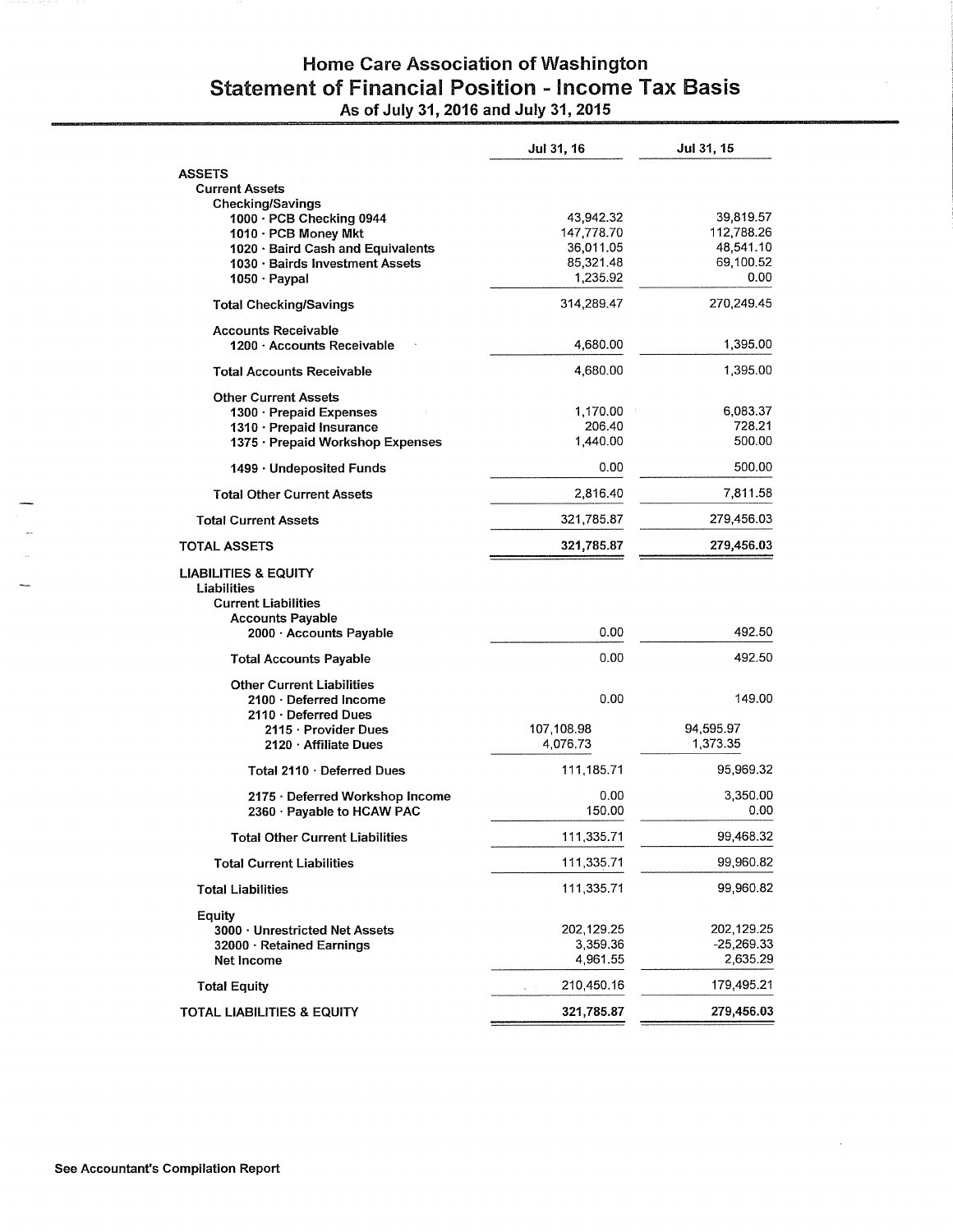### Home Care Association of Washington **Statement of Activities - Income Tax Basis** For the Month Ended July 31, 2016 and 2015

|                                             | <b>Jul 16</b> | <b>Jul 15</b> |
|---------------------------------------------|---------------|---------------|
| <b>Ordinary Income/Expense</b>              |               |               |
| Income                                      |               |               |
| 4000 · Provider Dues                        | 21,421.80     | 18,919.19     |
| 4010 · Affiliate Dues                       | 679.46        | 274.67        |
| 4200 · Workshops/Seminars                   | 426.00        | 0.00          |
| 4240 · Job Target/Career Board              | 95.40         | 0.00          |
| 4370 · Miscellaneous Income                 | 5.00          | 72.64         |
| 5000 · Interest & Dividends                 | 20.07         | 15.32         |
| <b>Total Income</b>                         | 22,647.73     | 19,281.82     |
| <b>Expense</b>                              |               |               |
| 7000 · Management/Facilities/Staff/Equ      | 8,750.00      | 8,750.00      |
| 7010 · Service Charge Expense               | 148.77        | 24.40         |
| 7100 · Executive Director                   | 6,400.00      | 6,400.00      |
| 7130 · Lobbyist/Legislative Consultant      | 3,200.00      | 3,200.00      |
| $.7230 \cdot Insurance$                     | 103.16        | 144.83        |
| 7290 · Tech. dev/Maint/Website              | 117.00        | 262.50        |
| 7370 · NAHC Dues/Other Memberships          | 0.00          | 62.50         |
| 7405 · Member Services                      | 0.00          | 360.00        |
| 7520 · Board Meetings Expense               | 448.95        | 0.00          |
| 7580 · Miscellaneous                        | 10.00         | 0.00          |
| 7900 · Workshops/Seminar Expense            |               |               |
| 7915 · Food and Beverage                    | 0.00          | 111.69        |
| 7920 · Technology                           | 360.00        | 75.00         |
| Total 7900 · Workshops/Seminar Expense      | 360.00        | 186.69        |
| <b>Total Expense</b>                        | 19,537.88     | 19,390.92     |
| Net Ordinary Income                         | 3,109.85      | $-109.10$     |
| <b>Other Income/Expense</b><br>Other Income |               |               |
| 9000 · Baird Change in Market Value         | 1,727.10      | 2,662.69      |
| 9100 · Baird Income and Distributions       | 124.60        | 81.70         |
| <b>Total Other Income</b>                   | 1,851.70      | 2,744.39      |
| <b>Net Other Income</b>                     | 1,851.70      | 2,744.39      |
|                                             |               |               |
| Net Income                                  | 4,961.55      | 2,635.29      |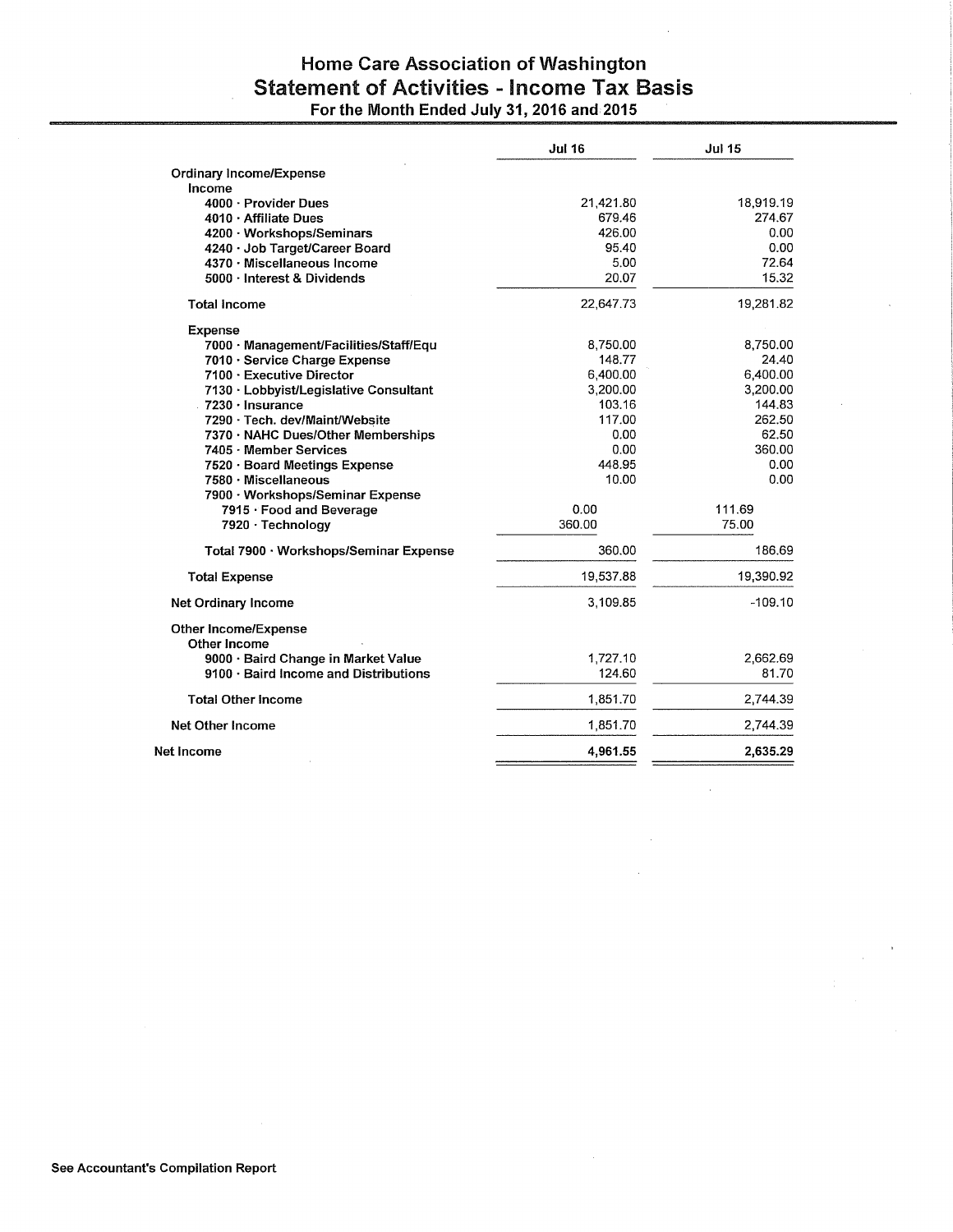#### **Date: October 7, 2016**

#### **To: Bonnie Burlingham, State office of Rural Health Grant Manager**

#### **From: Home Care Association of Washington**

#### **Grant request**: \$10,000

**Purpose:** To provide scholarships for essential training/education to small, rural agencies to supplement cost of attending the training that they otherwise would not be able to afford. To convene a information gathering session at the annual conference to help identify ways to support rural healthcare at home providers to ensure access to care for residents of rural areas of our state.

#### **Background:**

The Home Care Association of Washington (HCAW) is a trade organization of home health, hospice and home care agencies across the state of Washington, although the majority of our members are Medicare Certified Home health agencies. HCAW provides education, advocacy and community for our members. Our member agencies provide nursing and therapy healthcare services to patients in their own homes, reducing unnecessary hospital readmissions and allowing patients to recover, recuperate and rehabilitate in their own home. When cure is not an option, then our providers are able to support patient comfort and dignity in end of life care.

The Medicare benefit and other third party payors provide coverage of care to patients that meet specific criteria. It is intended to be short term care aimed at assisting the patient stabilize and become independent in self care or independent with the assistance of family. When the criteria for coverage is not met, the patient must pay for care out of pocket. At the same time expenses have been increasing for agencies, Medicare has cut the reimbursement causing agencies to operate in as lean a fashion as possible. Medicaid reimbursement continues to lag way behind the cost of providing the care. When budgets are cut, educational funds are often also cut. This can cause a downward spiral for an agency.

Just as rural patients are sometimes isolated from resources, rural home health providers are also isolated from educational opportunities, updates and conferences due to the added costs of travel, accommodations and time away from work to attend these essential classes. At the same time, keeping up with regulatory and practice changes is essential for small rural agencies to stay afloat. Scholarships for some of these agencies to attend required courses and annual conferences would be very helpful.

One example of essential training is a two day training in Outcome Assessment Standard Information Set. This is the basis for scoring in the Value Based Purchasing that will impact agency reimbursement and consequently, agency viability. We need agencies to be viable to serve the needs of the patients!

Another important on site training opportunity is our annual conference that provides updates on state and federal regulations, insights on what is ahead in the industry, risks and opportunities, a clinical track for enhance quality care, as well as opportunities to meet with vendors, potential partners and colleagues that can support their mission.

HCAW is aware there are many challenges to providing health care at home in a rural area. Consequently, we plan to convene a Rural Healthcare Hot topic session at the annual conference to gather information from our rural providers and discuss how HCAW can better support the needs of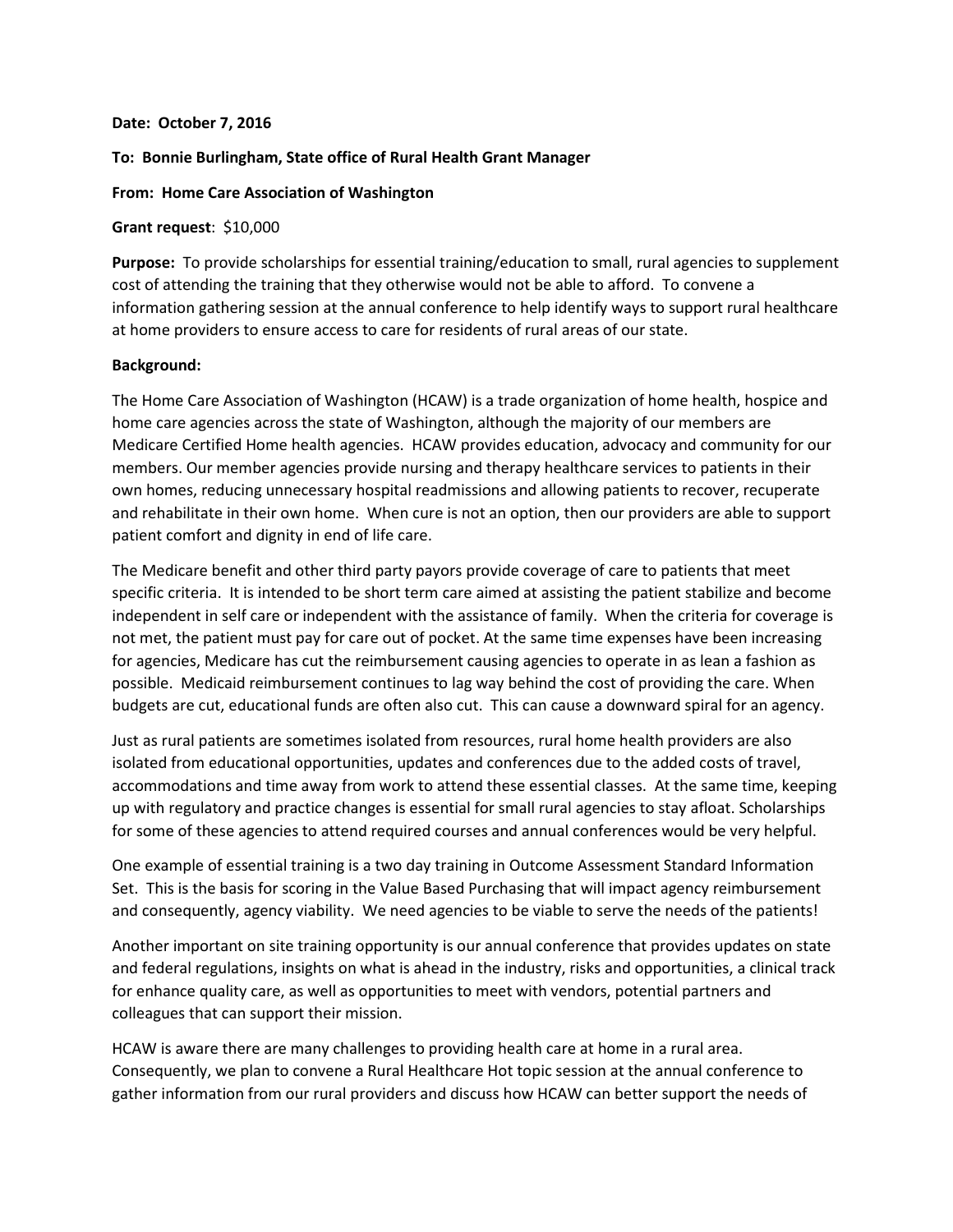rural agencies in effort to increase access to care for rural patients. This could include follow up on workforce development initiatives, integration of telehealth in rural communities and/or partnership development support.

Consequently, our grant funding ask is for \$5000 to use for scholarships for OASIS education and \$5000 to use for scholarships for our annual conference.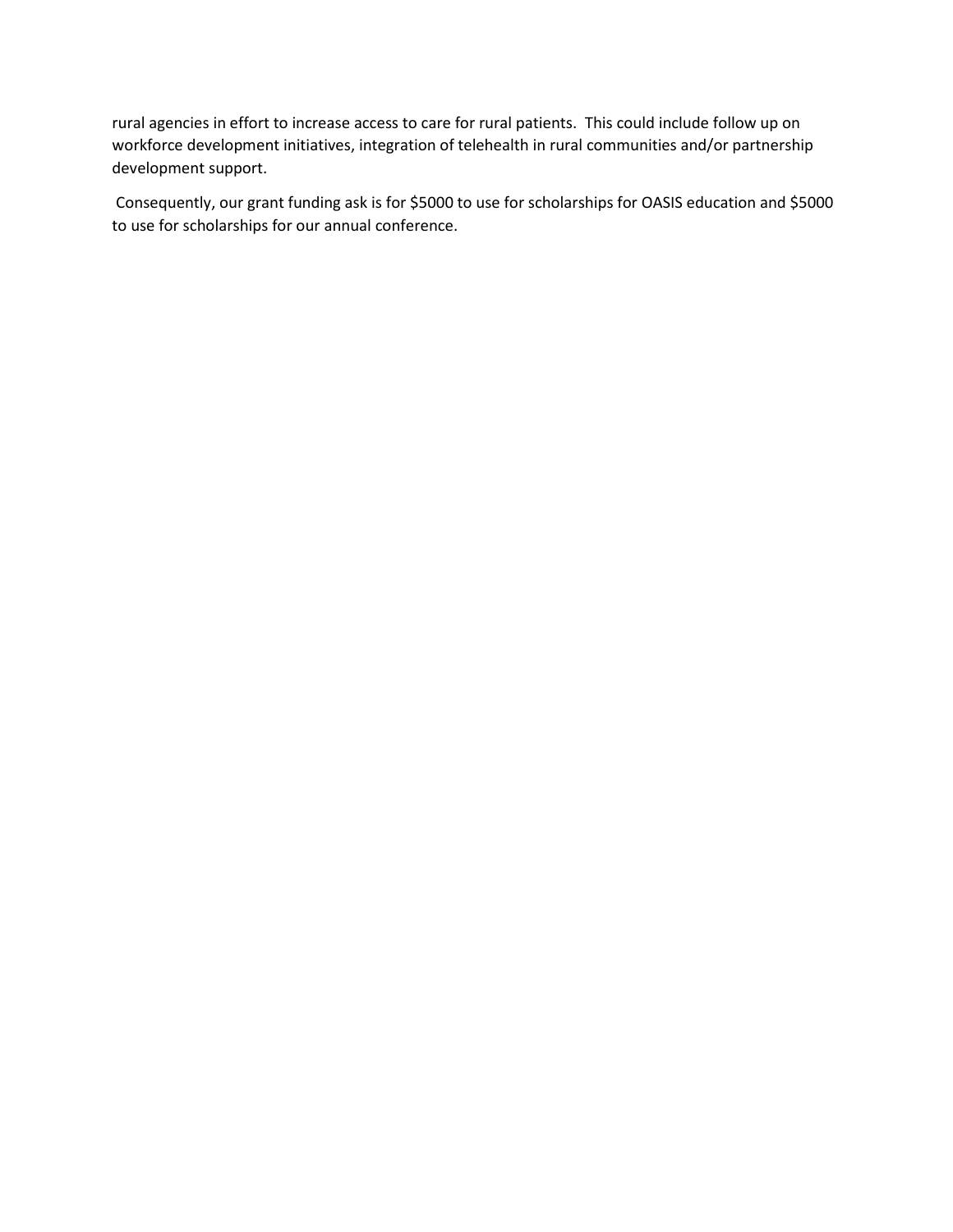

Date: October 4, 2016

To: Washington State Office of the Insurance Commissioner

Re: Comments from Home Care Association of Washington (HCAW) on second draft of Prior Authorization Process Rule (R2016-19)

Thank you for providing us the opportunity to comment:

The new draft contains some improvements from the initial draft by adding additional definitions, adjusting time frames and adding content, such as requirements for subcontractors and retroactive determinations. However, let it go on record that the Home Care Association of Washington still has overall concern that any form of prior authorization requirement for home health will cause delays in initiation of home health: the lower cost, yet clinically appropriate setting for many discharges. In addition to delays, those making prior authorizations may "miss" at risk patients that need home health. A patient may look good on paper to a decision maker, or may appear stable when assessed by a case manager in the hospital and be deemed to not need home health. That same patient may look entirely different when in their home setting adjusting to the home environment with a set of new discharge information and orders, medications, etc., at the same time they are experiencing limited energy, capacity and support. A dramatic change can occur a day or two after the patient has gone home. Consequently, getting home health initiated in the first 24 hours can make a huge difference and prevent ER visits and/or hospital readmissions by patients that are panicking, decompensating or experiencing complications. Family members who expressed in the hospital that they would be there to support the patient at home, may or may not be present and available! The potential for unravelling of patient stability at home, is not always easy to read while the patient is in the hospital. Many times, patients are unwilling to share information about their concerns, health status or home environment while in the hospital when they fear it may impact or delay their discharge to home. Agencies can cite countless examples of this; one being the patient who would claim all was well and would not even complain of chest pain while in the hospital because she didn't want anything to jeopardize her ability to be discharged home as quickly as possible. For these reasons, HCAW recommends a provision for "same day or next day" admissions to home health that would require the insurance company to cover those visits when ordered by a physician.

HCAW concerns have been proven valid in other experiences.....

In a recent implementation of Pre-Claim Review pilot for Medicare patients in the state of Illinois, many problems have surfaced, including lack of consistency in determinations. One reviewer may not approve a claim; another may approve the same claim causing confusion among the providers and lack of access to care by many! High non affirmed rates are playing out, leading to many patients' needs going unmet and concerns that lack of access to home health will lead to higher costs on the ER and hospital readmission front.

Doris Visaya, RN, BSN Executive Director, HCAW [Dorisv.hcaw@gmail.com](mailto:Dorisv.hcaw@gmail.com) 509-985-3830

Leslie Emerick HCAW Governmental Consultant [lesemerick@lkemerick.com](mailto:lesemerick@lkemerick.com) 360-280-6142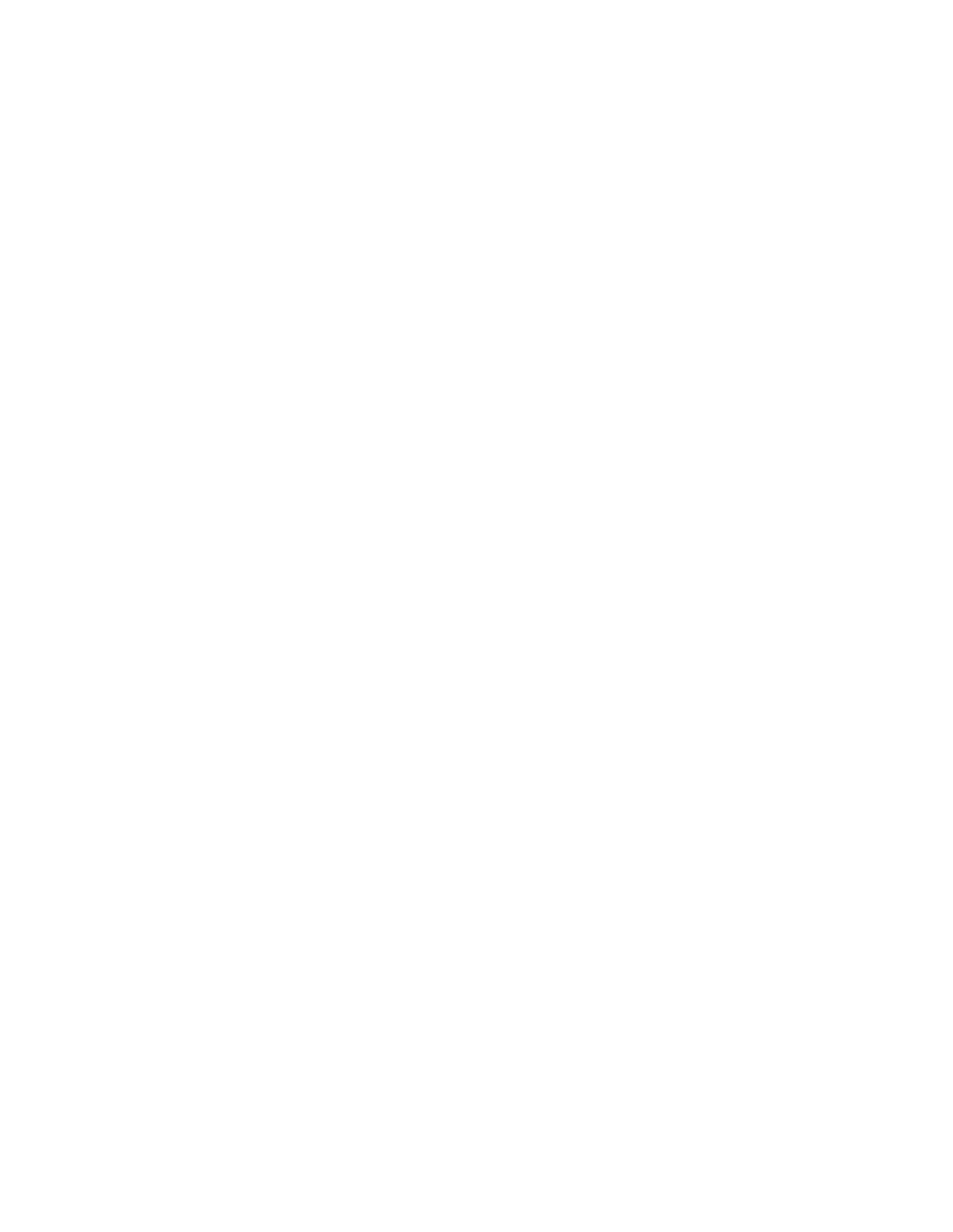

Date: 10/04/2016

To: Washington Healthcare Authority

Re: Chapter 182-551, Home Health, and 182-500-0075, Definitions - N (WSR 16-19-033) Proposed amendment to these rules to comply with new federal regulations under 42 CFR 440 requiring that physicians document the occurrence of a face-to-face encounter.

Thank you for giving the opportunity to comment on the proposed rules amendment as specified above.

The Home Care Association (HCAW) has concerns with the proposed Medicaid Face to Face rule and believes it will:

- Add confusion to an already complicated Medicare requirement by implementing a Medicaid version that differs from Medicare, but is equally complex.
- Add administrative costs without any increase in reimbursement. Reimbursement currently covers **less than half** of the cost to provide this service
- Further decrease access to the home health care benefit for Medicaid beneficiaries by mandating a requirement that cannot be achieved in some rural areas where non physician practitioners (PA's and NP's) operate independently and there is "no ordering physician."

Consequently, HCAW recommends that HCA seek a waiver from this federal mandate for the purpose of improving or at a minimum, maintaining current levels of access to home health care services.

If the state is unable to waive the requirement, to avoid confusion, the wording of the state requirement should be consistent with the federal requirement as specified below:

The slight variation in wording about the physician role could lead to interpretation that results in payment denials. The "ordering" physician under Medicaid, could be the acute or post-acute care MD or the PCP.

#### The proposed WAC says:

WAC 182-551-2030 (2) (e) Home health services *must* be the result of a face-to-face encounter with the ordering physician or a non-physician practitioner. Then later it says the ordering physician *must* document the encounter, including justification that the services are related to the primary reason for home health.

CMS says per 42 CFR 424.22(a) (1) (v) (A) that the face to face encounter *can* be performed by: \* the certifying physician

\* the physician who cared for the patient in an acute care or post-acute care facility from which the patient was directly admitted to home health.

\*A NP or CNS working in collaboration with the certifying or post-acute care physician OR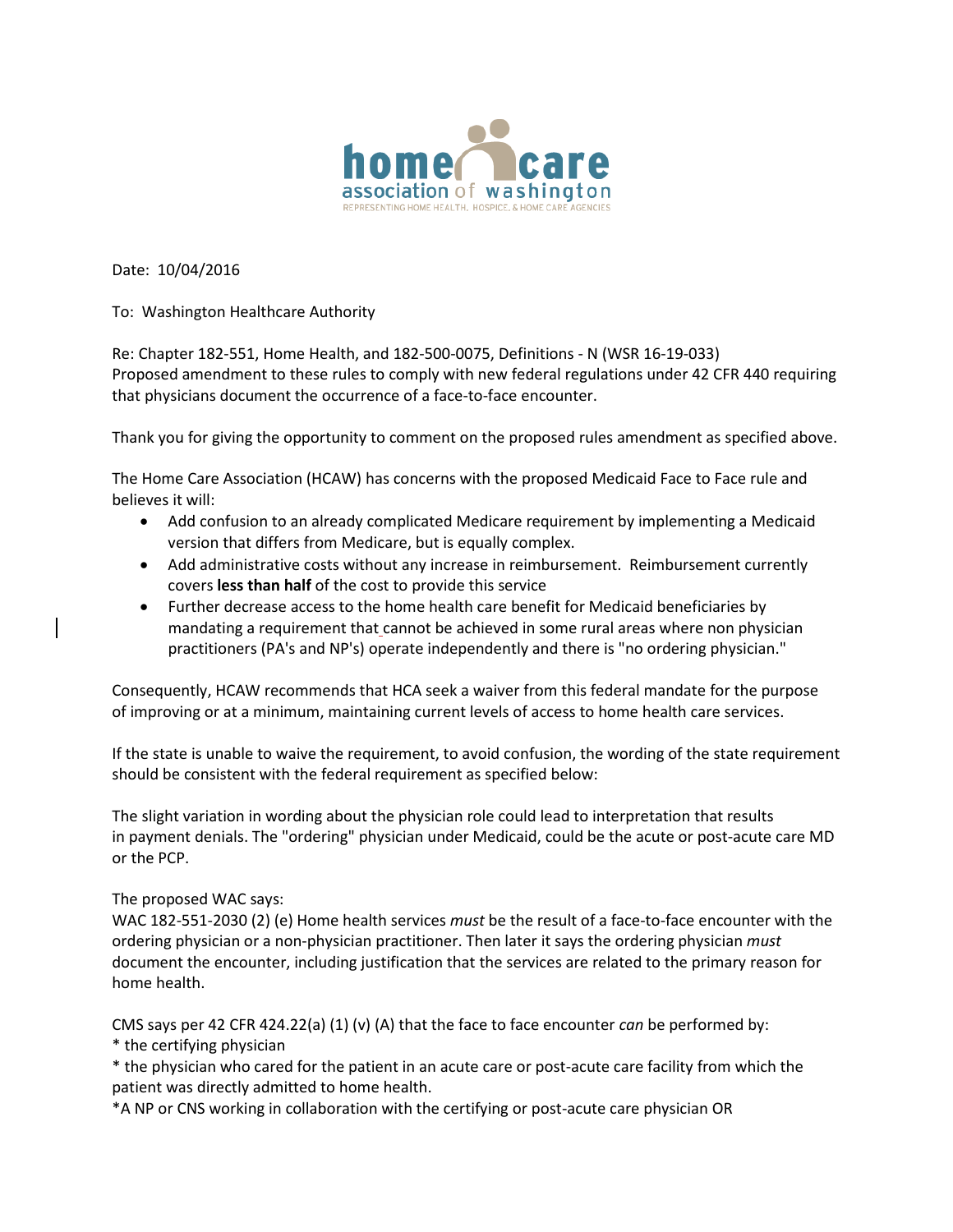\* a certified nurse midwife (unlikely in Medicare home health) or PA under the supervision of the certifying or post-acute care physician.

Note the WAC says "must" and the CFR says "can". The federal rule verbiage offers more flexibility and at the very least, HCAW recommends that the WAC be consistent with the federal in this section.

WAC 182-2220-551 describes the process for denials for reimbursement. Denials are often made based on inaccurate interpretation or lack of information. HCAW recommends inclusion of an appeals process for agencies with a requirement of timely response to the appeals.

Respectfully Submitted,

Doris Visaya, RN, BSN Executive Director Home Care Association of Washington [Dorisv.hcaw@gmail.com](mailto:Dorisv.hcaw@gmail.com) 509-985-3830

Leslie Emerick, MPA Governmental Consultant Home Care Association of Washington [lesemerick@lkemerick.com](mailto:lesemerick@lkemerick.com) 360-280-6142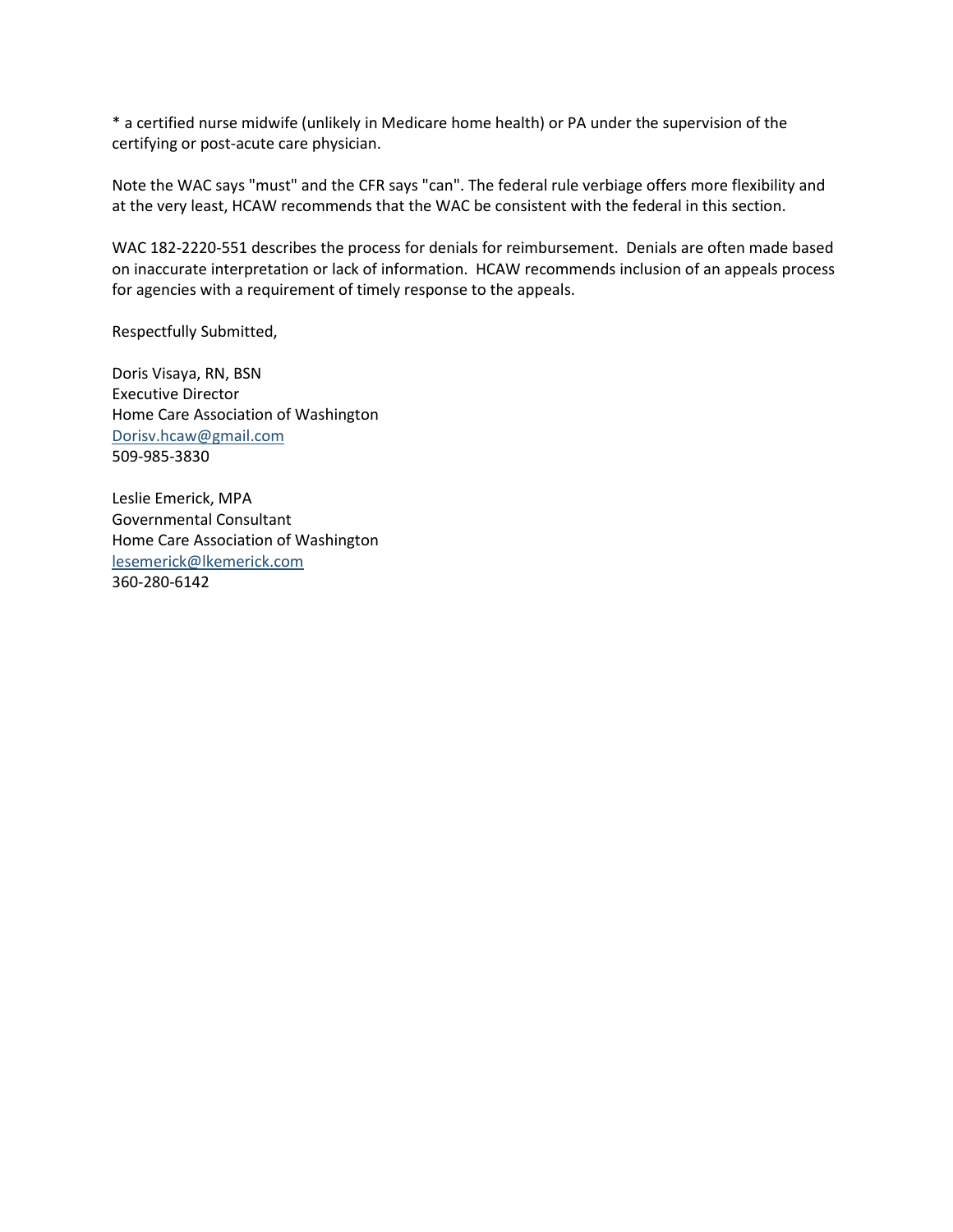## *2016 HCAW Board Retreat Action Item Tracking*

MONTH: \_\_\_\_\_\_\_\_\_\_\_\_\_\_\_\_\_\_\_

| <b>HCAW Pilla</b> | <b>Action Item</b>                      | Who is Assigned |
|-------------------|-----------------------------------------|-----------------|
| <b>Education</b>  |                                         |                 |
|                   | Continue to provide OASIS training      |                 |
|                   | 1 each year                             | Doris           |
| $\overline{2}$    |                                         |                 |
|                   | Advance "Healthcare @ Home" as a        |                 |
|                   | way of delivering Care Coordination     | Doris/Rob       |
|                   | Consider forums that would<br>a.        |                 |
|                   | include both Medicare Certified as      |                 |
|                   | well as Private Duty providers          |                 |
|                   | Make certain this discussion<br>b.      |                 |
|                   | includes Patient Satisfaction           |                 |
|                   | monitoring                              |                 |
|                   | 3 Provide Mandated Mental               |                 |
|                   | Health/Suicide Prevention training      | Doris           |
|                   |                                         |                 |
|                   | 4 Provide VBP phase II education        | Doris           |
|                   |                                         |                 |
|                   |                                         |                 |
| Communit          | <b>Action Item</b>                      | Who is Assigned |
|                   | 1 Building Value for all Home (Health)  |                 |
|                   | based services (for members and         |                 |
|                   | non-members alike)                      | Rob/Doris       |
|                   | > Use building value as a Strategy to   |                 |
|                   | <b>Build Membership</b>                 | John            |
|                   | > Move away from the strategy of        |                 |
|                   | building membership to generate         |                 |
|                   | money for the association               |                 |
|                   |                                         |                 |
|                   |                                         |                 |
|                   |                                         |                 |
|                   |                                         |                 |
|                   |                                         |                 |
|                   | Determine how HCAW defines              |                 |
|                   | 2 Community                             | TBD             |
|                   | > Be inclusive of Independent           |                 |
|                   | providers - individuals                 |                 |
| $\overline{3}$    | Consider a joint meeting or co-         |                 |
|                   | incident Annual Meeting with            |                 |
|                   | <b>Washington Home Care Association</b> |                 |
|                   | and the Washington Hospice and          |                 |
|                   | Palliative Care Association.            | Doris/Brian/Rob |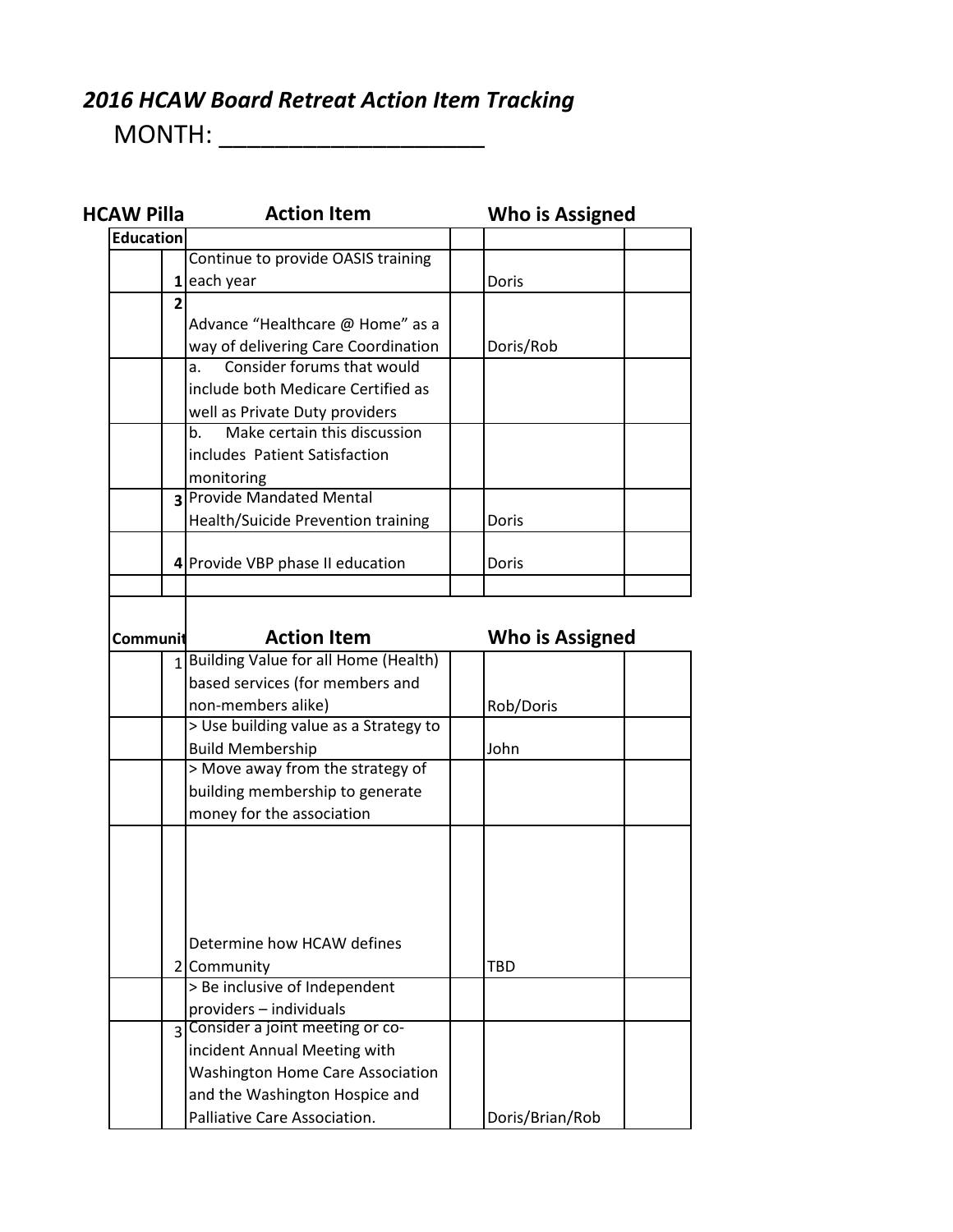|          |               | > Look to 2018 or 2019 as the         |                    |  |
|----------|---------------|---------------------------------------|--------------------|--|
|          |               | projected date so the appropriate     |                    |  |
|          |               | planning can take place.              |                    |  |
|          |               |                                       |                    |  |
|          |               |                                       |                    |  |
| Advocacy |               | <b>Action Item</b>                    | Who is Assigned    |  |
|          |               | Focus on increasing the participation |                    |  |
|          |               | of Providers in the legislative       |                    |  |
|          |               | advocacy efforts                      | Leslie             |  |
|          | $\mathcal{P}$ | Medicaid Access issues such as        |                    |  |
|          |               | Total Reimbursement; Reporting to     |                    |  |
|          |               | the Legislature & Face to Face        | Leslie/Doris       |  |
|          |               | In Home Service Rule-making -         |                    |  |
|          |               | 3 advocacy                            | Leslie/Doris/Donna |  |
|          |               |                                       |                    |  |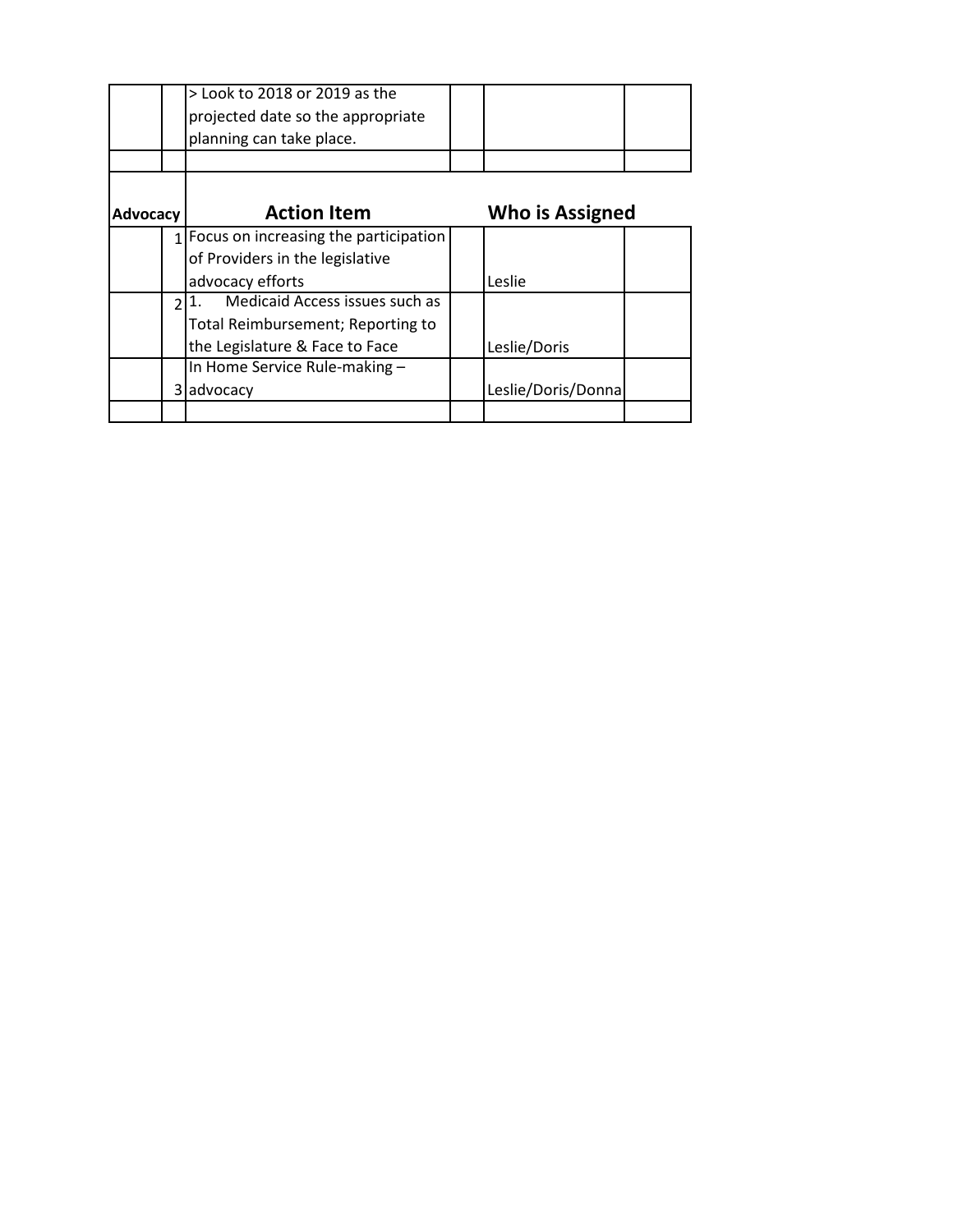| ж.<br>۰, |
|----------|
|----------|

## **Action Taken**

**Report** 

| Scheduled with OA for June 2017:    |  |
|-------------------------------------|--|
| site Wesley Homes                   |  |
| Start discussion with Board at next |  |
| on site meeting: How to advance     |  |
| this concept as a Board             |  |
| Preconference as forum for          |  |
| discussion of the continuum of HC   |  |
| at Home and Innovations in this     |  |
|                                     |  |
|                                     |  |
| Board to further define/clarify     |  |
|                                     |  |
| Scheduled for October 27            |  |
| Coordination with NAHC:             |  |
| tentatively planned for first       |  |
|                                     |  |

**Next** 

| <b>Action Taken</b>                | Report |
|------------------------------------|--------|
| Use next on site meeting: Board to |        |
| define "value" to members. How     |        |
| to demonstrate and convey.         |        |
| Incorporate messaging into         |        |
| renewal process                    |        |
|                                    |        |
|                                    |        |
| At on site Board meeting? Does it  |        |
| include all members, potential     |        |
| members and current and            |        |
| potential external partners,       |        |
| supporters and benefactors? How    |        |
| do we interact with different      |        |
| "communities" and what is our      |        |
|                                    |        |
|                                    |        |
|                                    |        |
| Plan a cooperative educational day |        |
| with Idaho association for Eastern |        |
| Wa northern idaho for Fall 2017    |        |